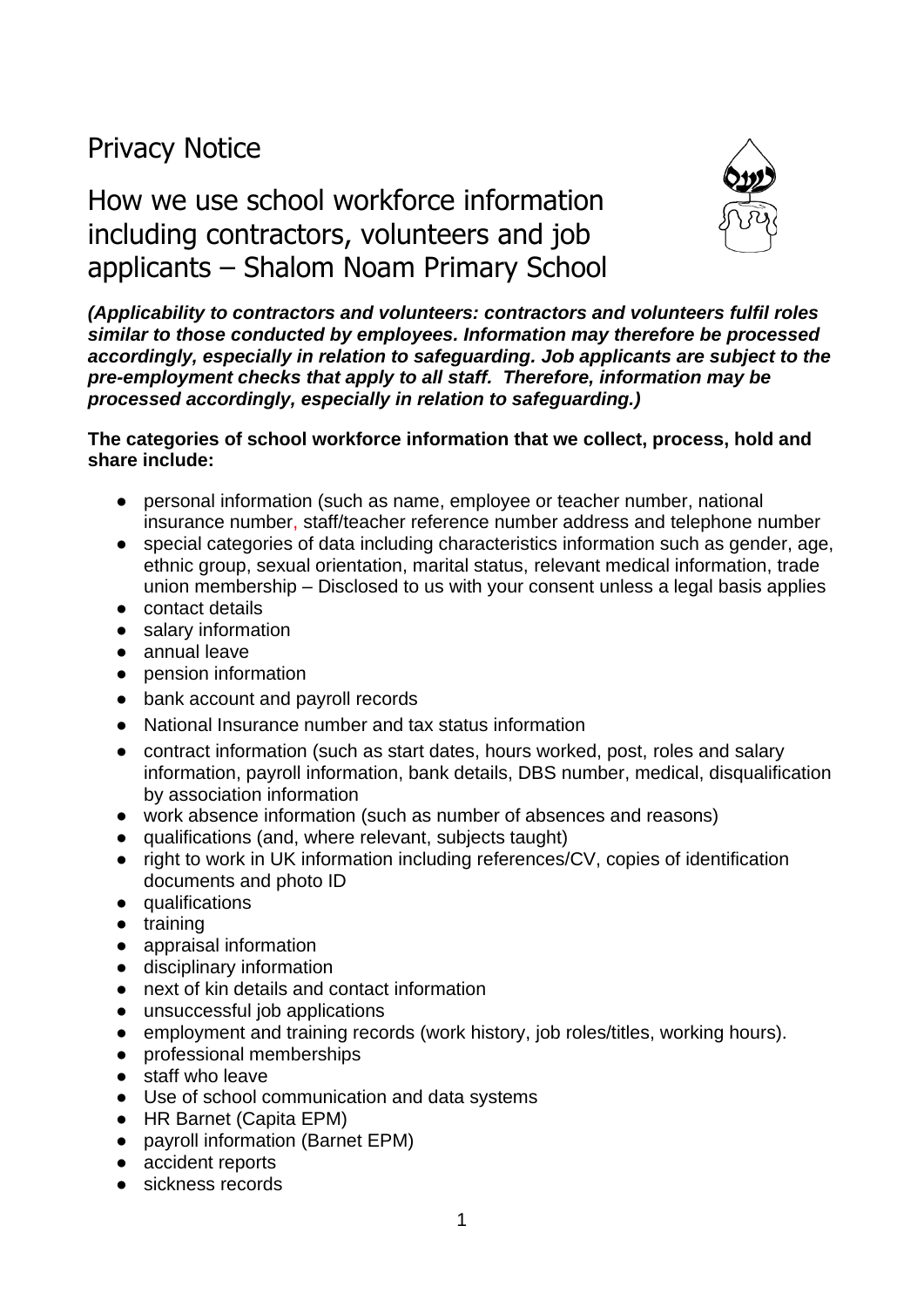- medical questionnaire
- occupational Health Reports
- census information
- disability and access requirement
- single central record
- CCTV, access control video/systems and still photography, for safeguarding if installed on site

#### **Why we collect and use this information**

We use school workforce data to:

- Safeguarding the workplace
- Enable the development of a comprehensive picture of the workforce and how it is deployed
- Inform the development of recruitment and retention policies
- Enable individuals to be paid
- Safeguarding the workplace
- Facilitate safe recruitment, as part of our safeguarding obligations towards pupils •
- Support effective performance management
- Allow for financial planning
- Equalities monitoring
- Management of workforce data
- Support the work of the School Teachers' Review Body

#### **The lawful basis on which we process this information**

We only collect and use personal data when the law allows us to in order to:

- Fulfil a contract we have entered into with you
- Comply with a legal obligation
- Carry out a task in the public interest
- We may also use personal information about you where:
	- You have given us consent to use it in a certain way
	- We need to protect your vital interests (or someone else's interests)
	- We have legitimate interests in processing the data

Where you have provided us with consent to use your data, you may withdraw this consent at any time. We will make this clear when requesting your consent and explain how you go about withdrawing consent if you wish to do so.

Some of the reasons listed above for collecting and using personal information about you overlap, and there may be several grounds which allow and justify the school's use of your data.

We process this information under

- The Education Act (various years)
- The Education (Pupil Registration) (England) Regulations
- The School Standards and Framework Act 1998
- The School Admissions Regulations 2012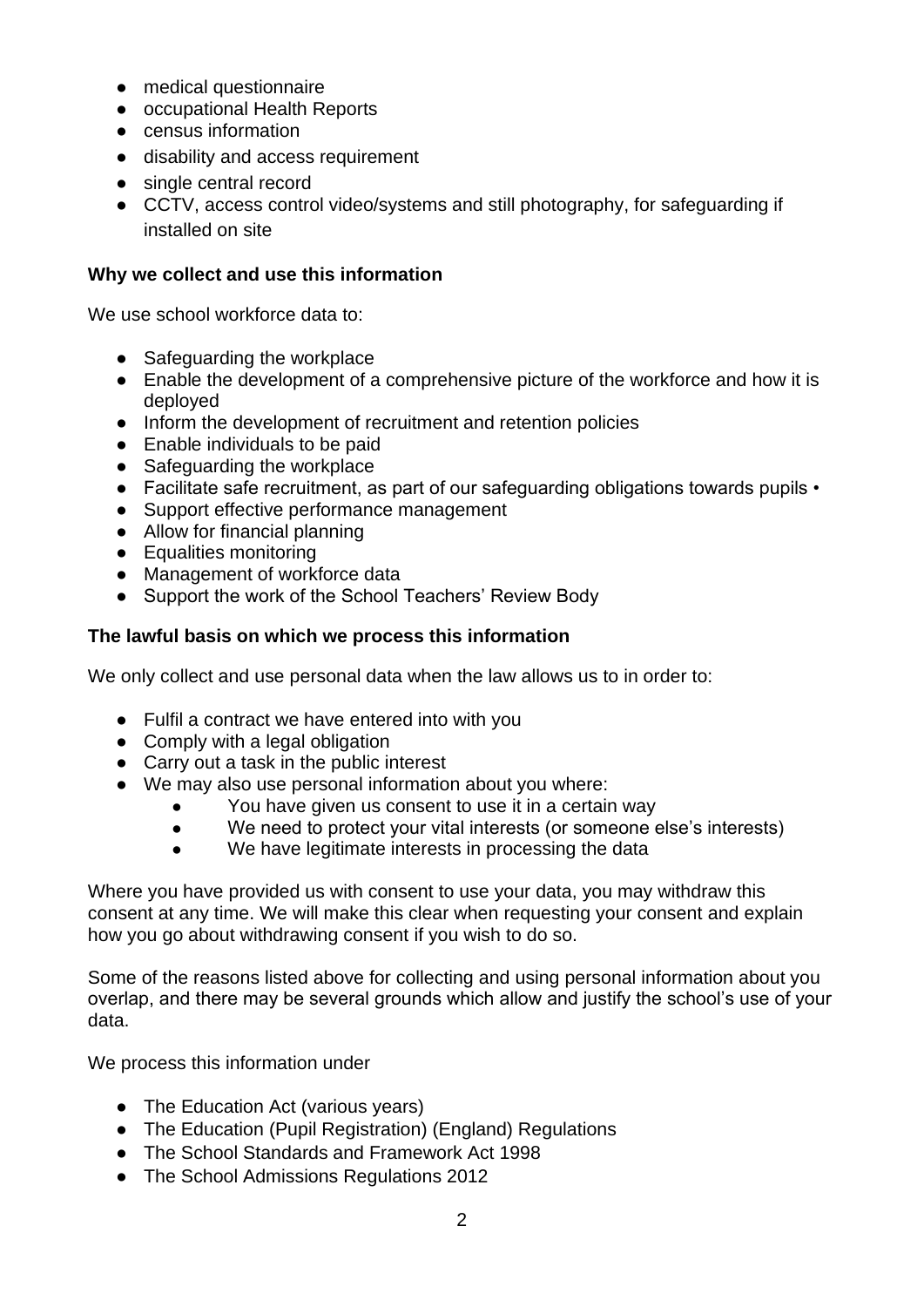- Children and Families Act 2014
- Safeguarding Vulnerable Groups Act 2006
- The Childcare (Disqualification) Regulations 2009
- The Special Educational Needs and Disability Regulations 2014
- Census workforce Education Act 1996
- Article 6, and Article 9 (UK GDPR)
- Article 23 UK GDPR (Restrictions prevention, investigation and detection of crime)
- Data Protection Act 2018 Schedule 1 paragraph 18

For regulations relating to the School Workforce Census – see the DfE website <https://www.gov.uk/education/data-collection-and-censuses-for-schools>

## **Collecting this information**

Whilst the majority of information you provide to us is mandatory, some of it is provided to us on a voluntary basis. In order to comply with data protection legislation, we will inform you whether you are required to provide certain school workforce information to us or if you have a choice in this.

## **Storing this information**

Personal data is stored in line with the Information and Records Management Society's toolkit for schools. We create and maintain an employment file for each staff member. The information contained in this file is kept secure and is only used for purposes directly relevant to your employment. Once your employment with us has ended, we will retain this file and delete the information in it in accordance with the Information and Records Management Society's retention periods.

For further information please contact the school, [office@shalomnoam.org.](mailto:office@shalomnoam.org)

## **Who we share this information with**

We routinely share this information with:

- Our local authority Barnet
- The Department for Education
- Your family and representatives
- Examining bodies
- Educators
- Ofsted
- Suppliers and service providers –eg, HR, payroll, employee benefit schemes (Capita, Education Mutual, LBB, LDBS)
- DBS (U check)
- Financial organisations eg Pension Scheme (Scholar Pack, Teacher's pensions and people's pensions)
- Central and local government such as workforce analysis
- Our auditors, to ensure our compliance with our legal obligaitons (LBB)
- Trade Unions and Professional Associations
- Health authorities and Occupational Health and employee support schemes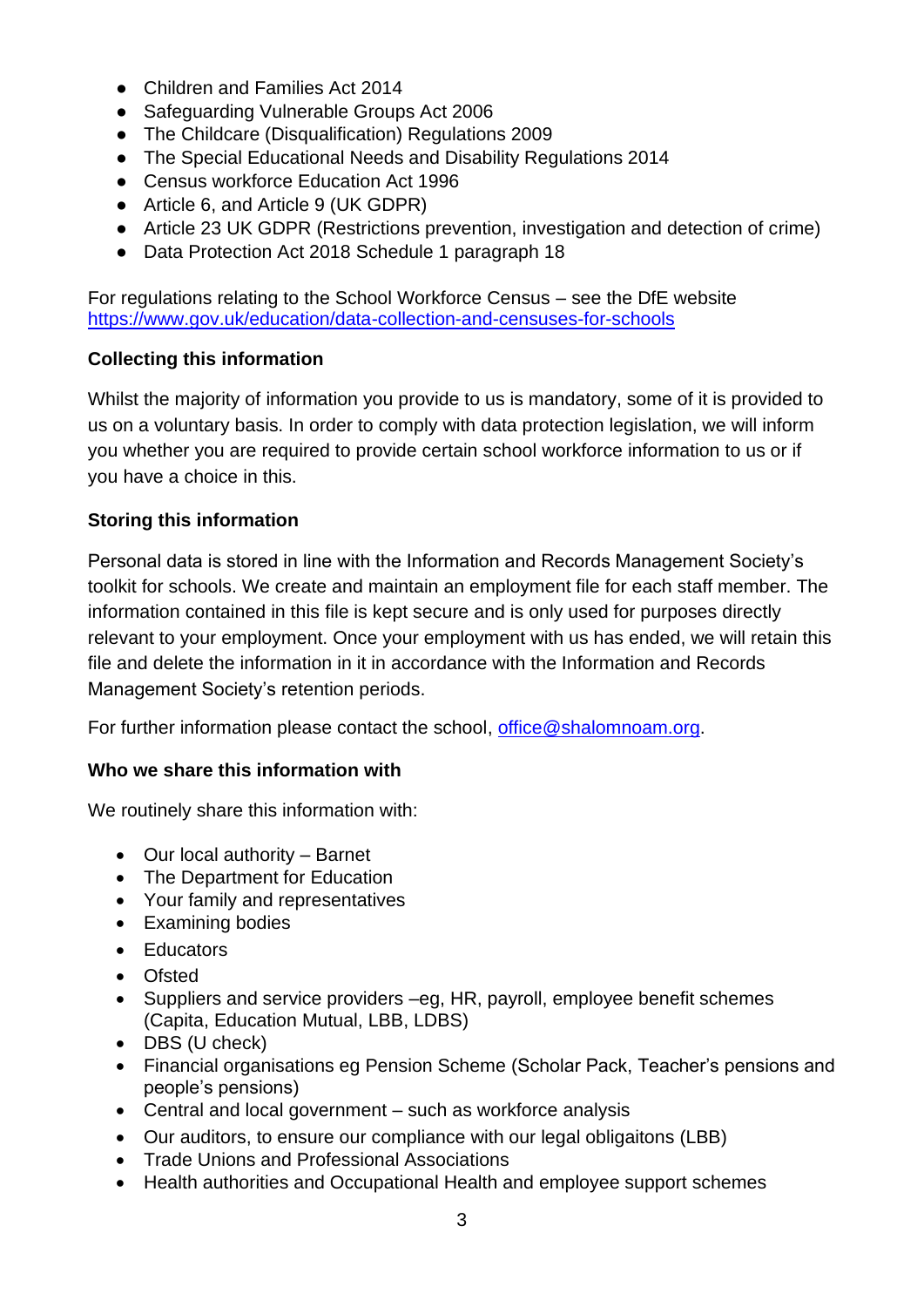- Soft Egg I.T. system
- Security organisations (Security CST Soft Egg cyber security)
- NHS Health and social welfare organisations
- Professional advisers and consultants
- Charities and voluntary organisations
- Police forces, courts, tribunals
- HMRC
- Employment and recruitment agencies (TAS)
- Future employers
- Online learning resources (Google Classroom, Soft Egg ICT Services)
- Staff WhatsSApp group
- Safeguarding system Paper records
- Zoom and Teams etc.
- Any other person/ company or organisation in reasonable circumstances

## **Why we share school workforce information**

We do not share information about workforce members with anyone without consent unless the law and our policies allow us to do so.

## **Local authority**

We are required to share information about our workforce members with our local authority (LA) under section 5 of the Education (Supply of Information about the School Workforce) (England) Regulations 2007 and amendments.

## **Department for Education (DfE)**

We share personal data with the Department for Education (DfE) on a statutory basis. This data sharing underpins workforce policy monitoring, evaluation, and links to school funding / expenditure and the assessment educational attainment.

## **Data collection requirements**

The DfE collects and processes personal data relating to those employed by schools (including Multi Academy Trusts) and local authorities that work in state funded schools (including all maintained schools, all academies and free schools and all special schools including Pupil Referral Units and Alternative Provision). All state funded schools are required to make a census submission because it is a statutory return under sections 113 and 114 of the Education Act 2005

To find out more about the data collection requirements placed on us by the Department for Education including the data that we share with them, go to [https://www.gov.uk/education/data-collection-and-censuses-for-schools.](https://www.gov.uk/education/data-collection-and-censuses-for-schools) The department may share information about school employees with third parties who promote the education or well-being of children or the effective deployment of school staff in England by: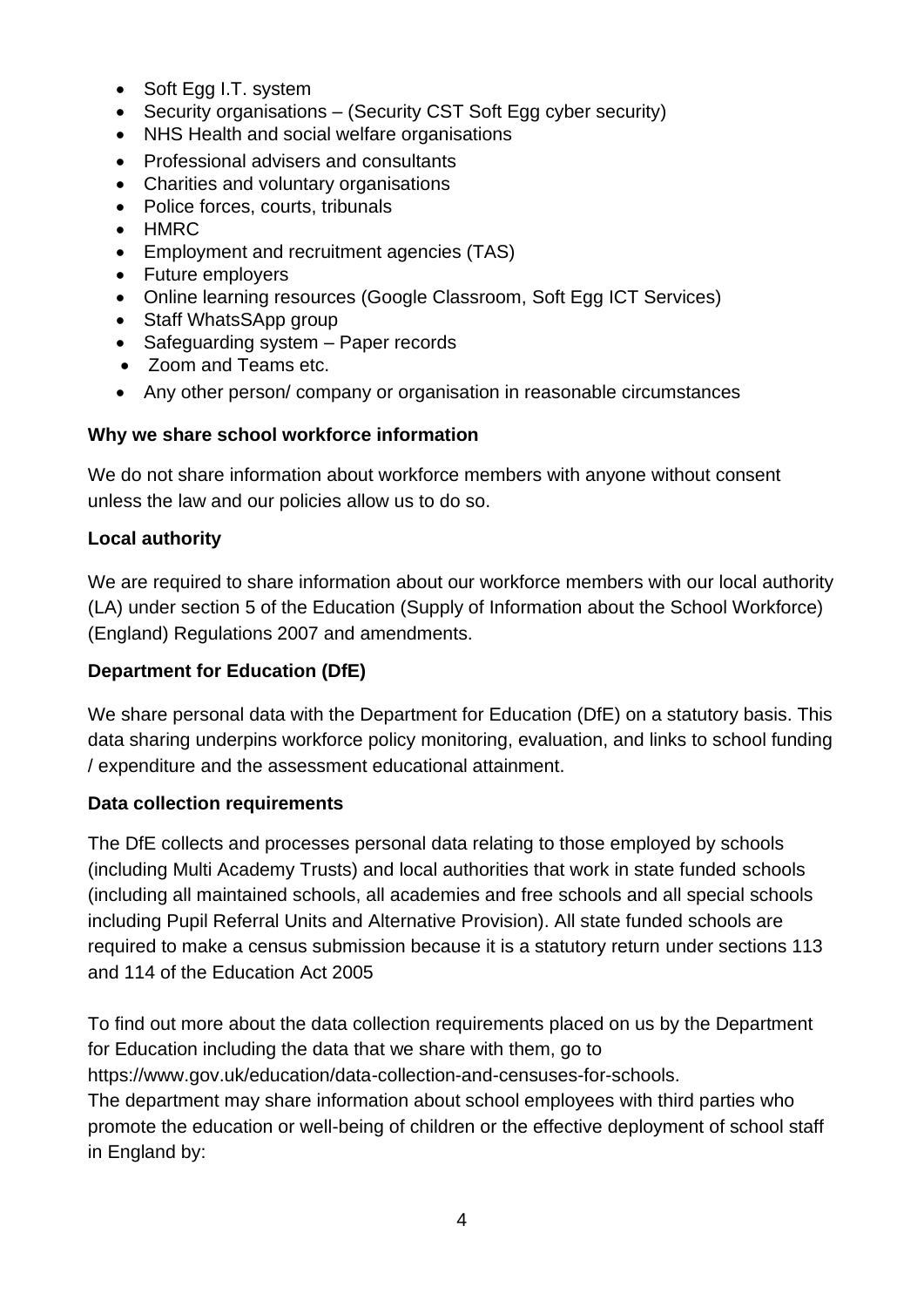- conducting research or analysis
- producing statistics
- providing information, advice or quidance

The department has robust processes in place to ensure that the confidentiality of personal data is maintained and there are stringent controls in place regarding access to it and its use. Decisions on whether DfE releases personal data to third parties are subject to a strict approval process and based on a detailed assessment of:

- who is requesting the data
- the purpose for which it is required
- the level and sensitivity of data requested; and
- the arrangements in place to securely store and handle the data

To be granted access to school workforce information, organisations must comply with its strict terms and conditions covering the confidentiality and handling of the data, security arrangements and retention and use of the data.

For more information about the department's data sharing process, please visit: <https://www.gov.uk/data-protection-how-we-collect-and-share-research-data>

To contact the department:<https://www.gov.uk/contact-dfe>

## **Requesting access to your personal data**

Under data protection legislation, you have the right to request access to information about you that we hold. To make a request for your personal information, contact [office@shalomnoam.org](mailto:office@shalomnoam.org)

You also have the right to:

- object to processing of personal data that is likely to cause, or is causing, damage or distress
- prevent processing for the purpose of direct marketing
- object to decisions being taken by automated means
- in certain circumstances, have inaccurate personal data rectified, blocked, erased or destroyed; and
- claim compensation for damages caused by a breach of the Data Protection regulations

If you have a concern or complaint about the way we are collecting or using your personal data, we ask that you raise your concern or complaint with us in the first instance. Alternatively, you can contact the Information Commissioner's Office at [https://ico.org.uk/concerns/.](https://ico.org.uk/concerns/)

# **Contact**

If you would like to discuss anything in this privacy notice, please contact: